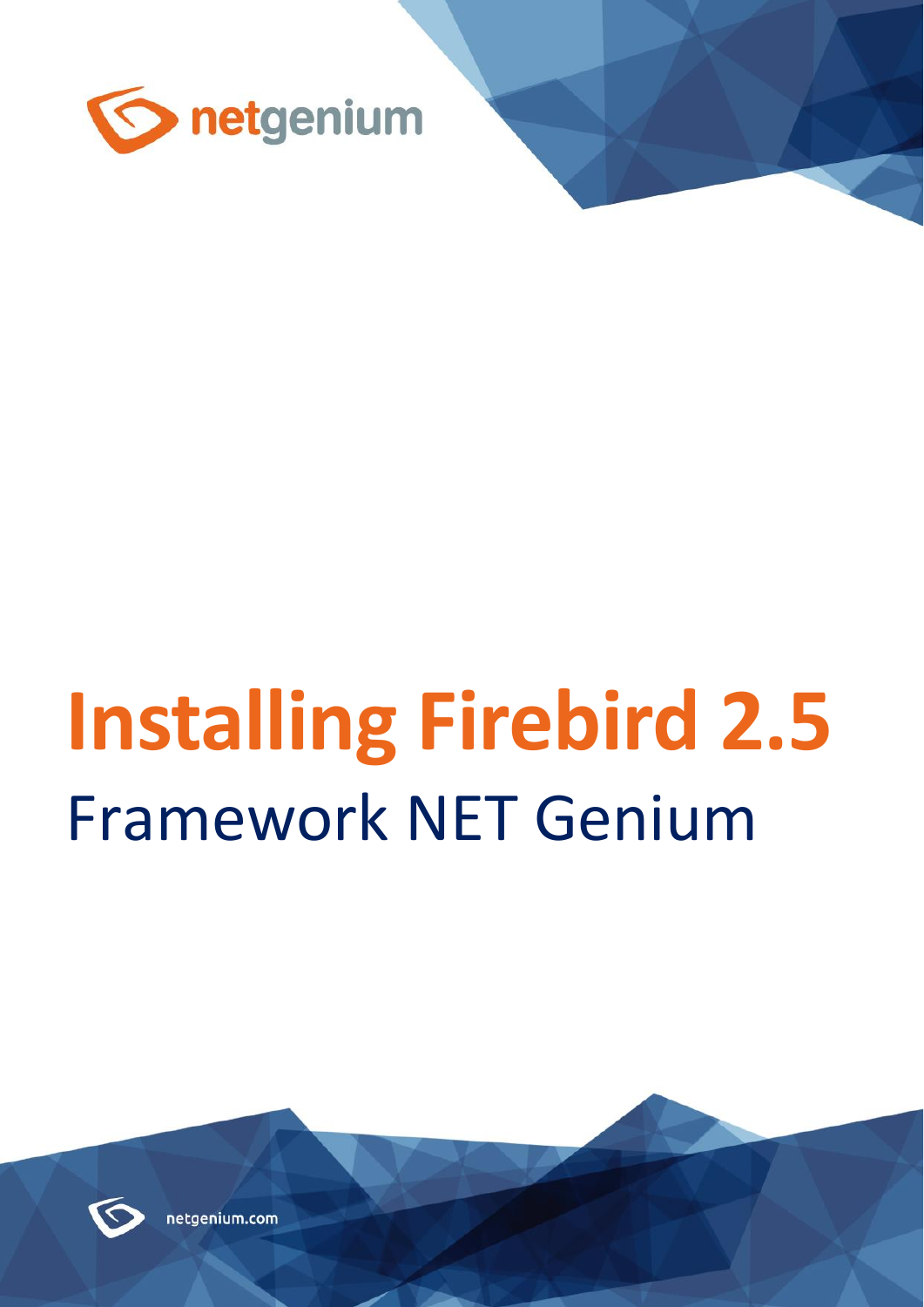

# Content

|                | 1.1   |  |
|----------------|-------|--|
|                | 1.2   |  |
|                | 1.3   |  |
|                | 1.3.1 |  |
|                | 1.3.2 |  |
|                | 1.4   |  |
|                | 1.5   |  |
|                | 1.6   |  |
| $\overline{2}$ |       |  |
|                | 2.1   |  |
|                | 2.2   |  |
|                | 2.3   |  |
|                | 2.4   |  |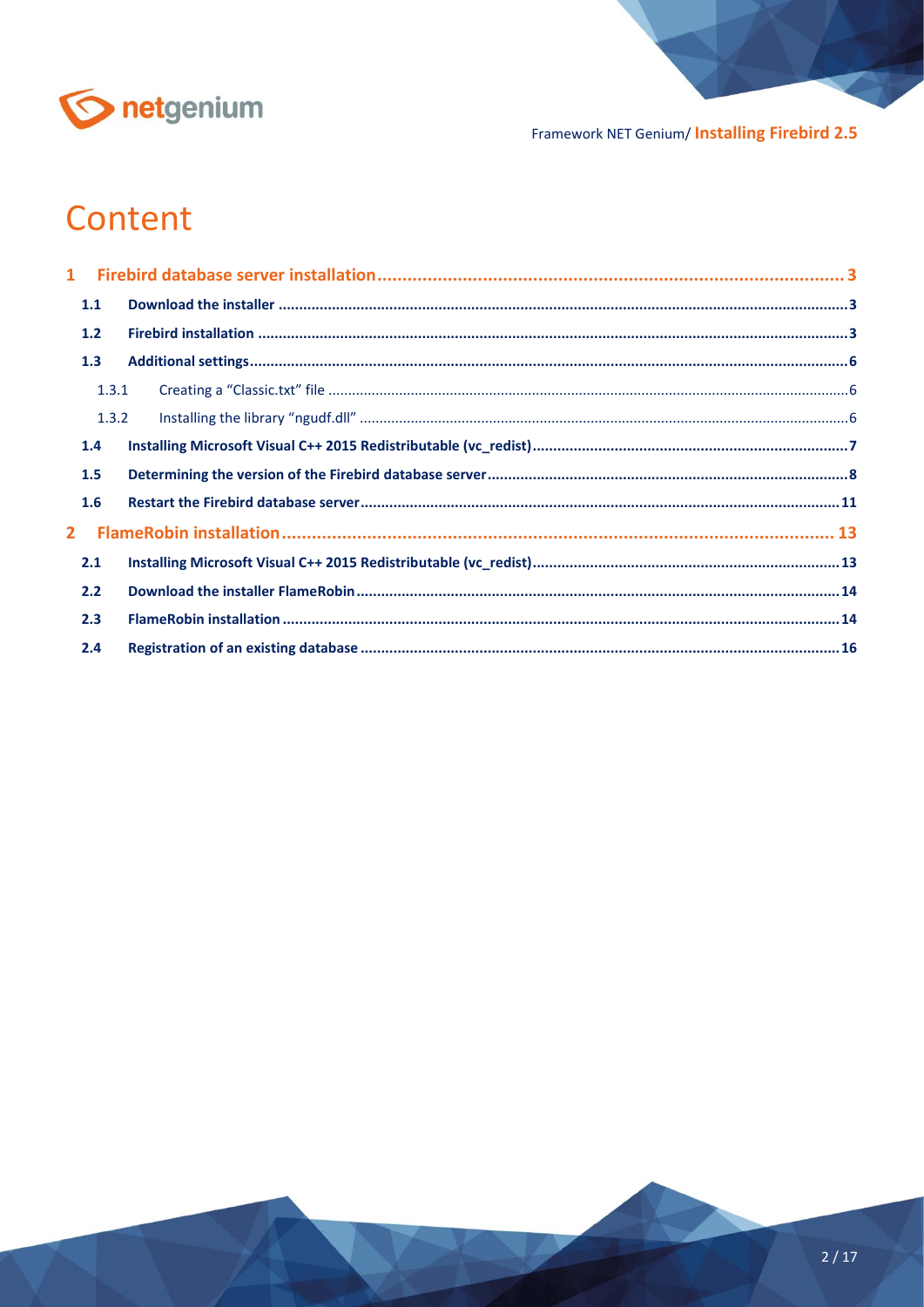

# <span id="page-2-0"></span>1 Firebird database server installation

## <span id="page-2-1"></span>1.1 Download the installer

- $\circled{c}$  Download the Firebird 2.5 database server installer, which can be found on its official website <http://www.firebirdsql.org/en/downloads/> under the "Server Packages" category. There are several variants to choose from for 32-bit and 64-bit systems.
- Download the variant "Classic, Superclassic&Superserver Windows executable installer for full Superclassic/Classic or Superserver, recommended for first-time users" according to your system.
- *This guide covers installing Firebird version 2.5.8. in the SuperClassic version.*

#### <span id="page-2-2"></span>1.2 Firebird installation

 $\Diamond$  After running the installer, you may be asked by the system if you want to allow the installer to make changes to your computer – select **"Yes"**.



- In the next step, select the required installation language, read and agree to the license agreement, and select the location where you want to install Firebird.
- O *The default path is "C:\ProgramFiles\Firebird\Firebird\_2\_5", do not change this path.*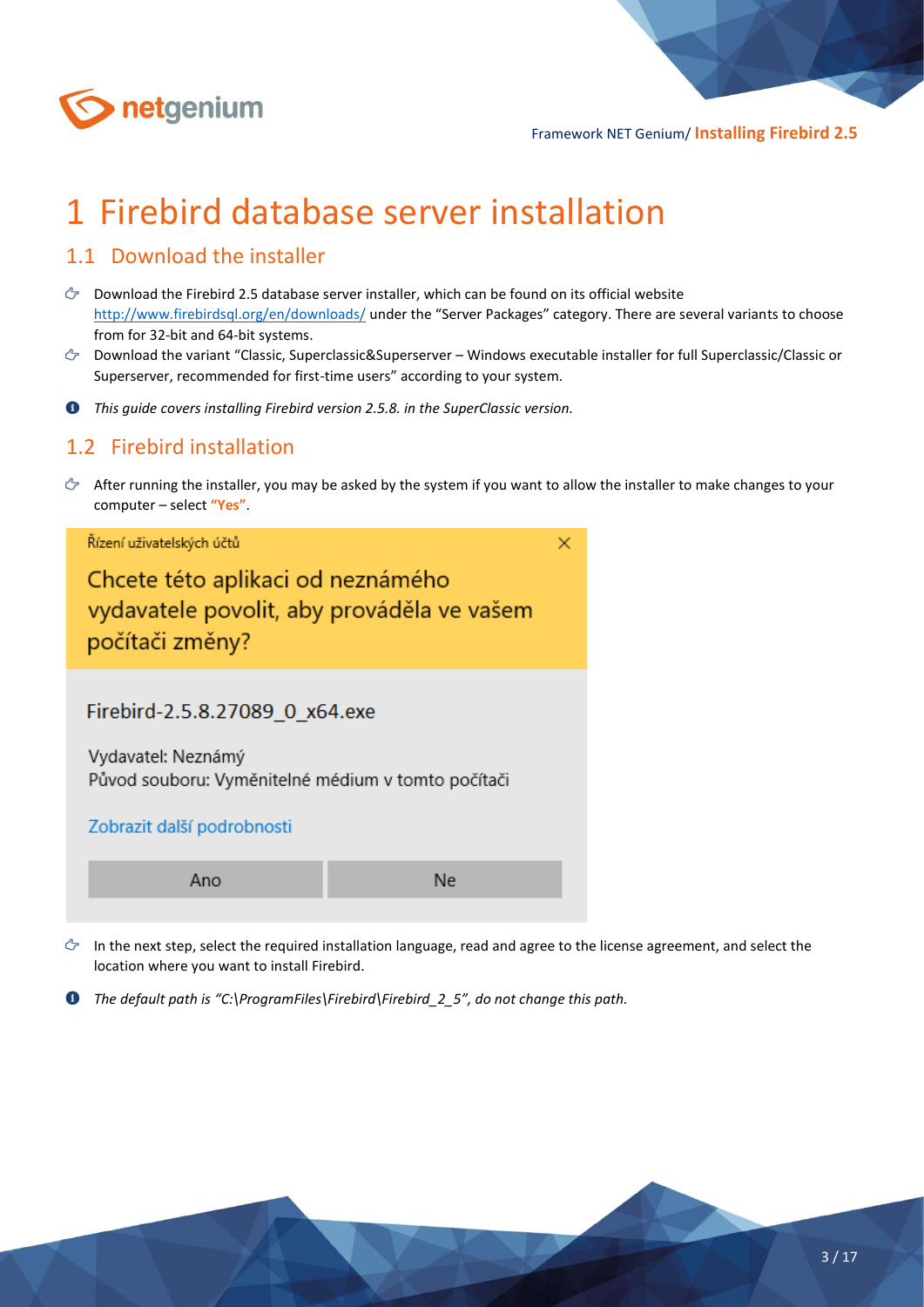

#### Next, select **"Classic server binary"** – this option is not checked by default.

|                 | Průvodce instalací - Firebird                                                                                                                              |        |         |              |  |
|-----------------|------------------------------------------------------------------------------------------------------------------------------------------------------------|--------|---------|--------------|--|
| Zvolte součásti | Jaké součásti mají být nainstalovány?                                                                                                                      |        |         |              |  |
|                 | Zaškrtněte součásti, které mají být nainstalovány; součásti, které se nemají instalovat,<br>ponechte nezaškrtnuté. Pokračujte klepnutím na tlačítko Další. |        |         |              |  |
|                 | Uživatelská instalace                                                                                                                                      |        |         | $\checkmark$ |  |
|                 | √ Serverové součásti                                                                                                                                       |        |         | 11,7 MB      |  |
|                 | - ⊙ Classic server binárka                                                                                                                                 |        |         | 5,5 MB       |  |
|                 | Super server binárka                                                                                                                                       |        |         | 5,7 MB       |  |
|                 | Nástroje pro vývoj a správu                                                                                                                                |        |         | 7.8 MB       |  |
|                 | Klientské součásti                                                                                                                                         |        |         | 1,6 MB       |  |
|                 |                                                                                                                                                            |        |         |              |  |
| Czech           | Vybrané součásti vyžadují nejméně 31,0 MB místa na disku.                                                                                                  |        |         |              |  |
|                 |                                                                                                                                                            | < Zpět | Další > | Stomo        |  |

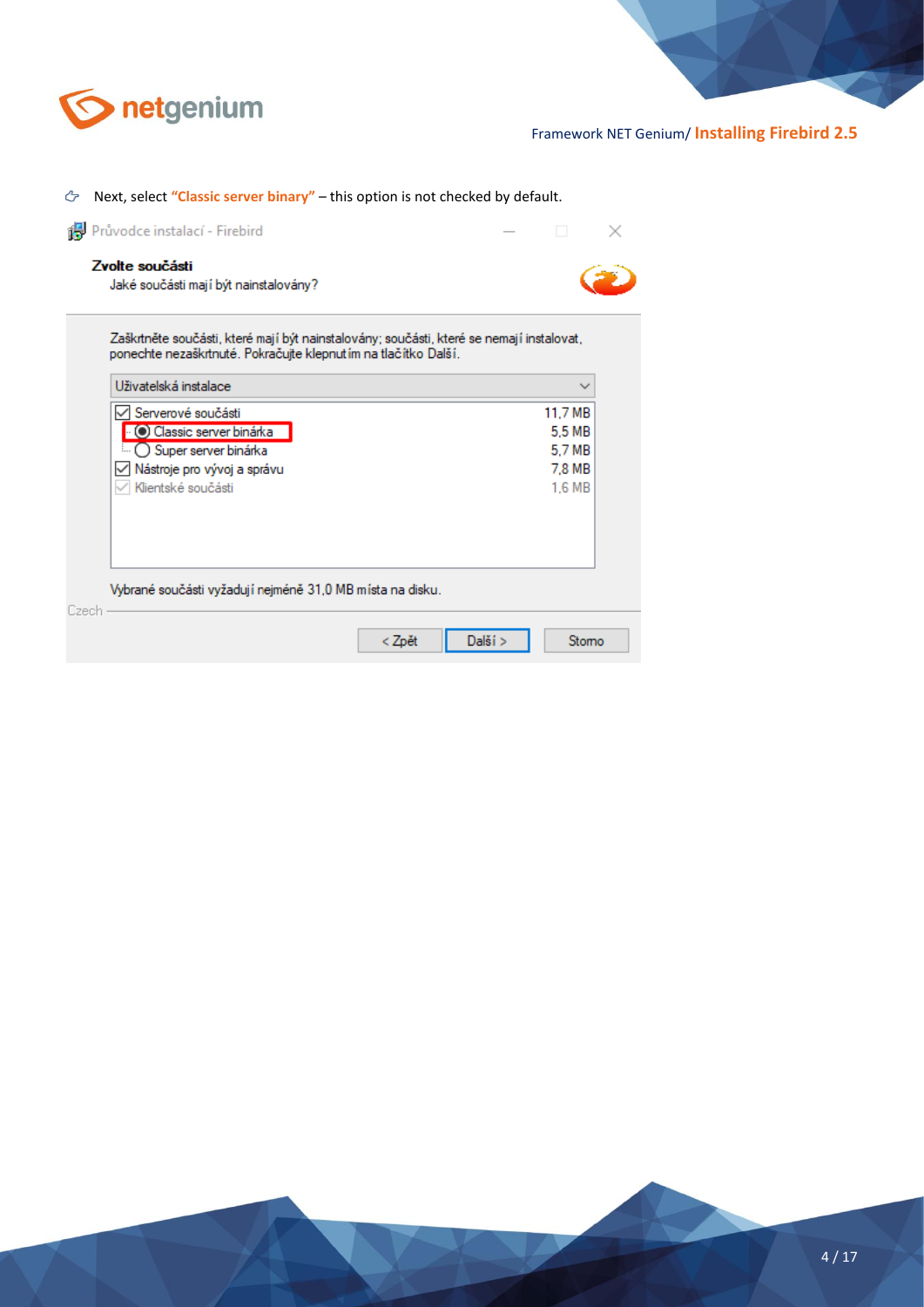

|  |  | <sup>2</sup> In the next step, select "Use SuperClassic" – this option is not checked by default. |  |  |
|--|--|---------------------------------------------------------------------------------------------------|--|--|
|--|--|---------------------------------------------------------------------------------------------------|--|--|

|       | Průvodce instalací - Firebird                                                                                                        |  |       |
|-------|--------------------------------------------------------------------------------------------------------------------------------------|--|-------|
|       | Zvolte další úlohy<br>Které další úlohy mají být provedeny?                                                                          |  |       |
|       | Zvolte další úlohy, které mají být provedeny v průběhu instalace produktu Firebird, a<br>pak pokračujte klepnutím na tlačítko Další. |  |       |
|       | Spouštět Firebird server jako:                                                                                                       |  |       |
|       | ) Spouštět jako Aplikaci?                                                                                                            |  |       |
|       | ◉ Spouštět jako Službu?                                                                                                              |  |       |
|       | Spustit Firebird automaticky při startu systému?<br>"Použít SuperClassic?"                                                           |  |       |
|       | Kopírovat Firebird klientskou knihovnu do složky <system>?</system>                                                                  |  |       |
|       | √ Vytvořit klientskou knihovnu GDS32.DLL pro podporu závislých aplikací?                                                             |  |       |
| Czech |                                                                                                                                      |  |       |
|       | Další ><br>< Zbět                                                                                                                    |  | Stomo |

- $\circled{r}$  During the installation of the Firebird database server, it is possible to set the server to three versions "Classic", "SuperClassic" and "SuperServer". One of the main differences between the three versions is the number of instances of the processes used. The "Classic" version creates a separate "fb\_inet\_server.exe" process for each client that accesses the Firebird database. The "SuperClassic" version creates one "fb\_inet\_server.exe" process for all users with a number of threads that corresponds to the number of logged in users. The latest version of "SuperServer" creates only one singlethreaded "fb\_server.exe" process for all users.
- **For example, for 50 users logged in to NET Genium is:**
	- o In the "Classic" version, 50 "fb\_inet\_server.exe" processes have been created.
	- o In the "SuperClassic" version, one process "fb\_inet\_server.exe" with 50 threads.
	- o In the "SuperServer" version, one process "fb\_server.exe" with one thread.

*We recommend the "SuperClassic" version when installing the Firebird database server for NET Genium.*

 $\Leftrightarrow$  At the end of the installation, an overview of the items that will be installed will be displayed. Click the "Next" button and select **"Install"**.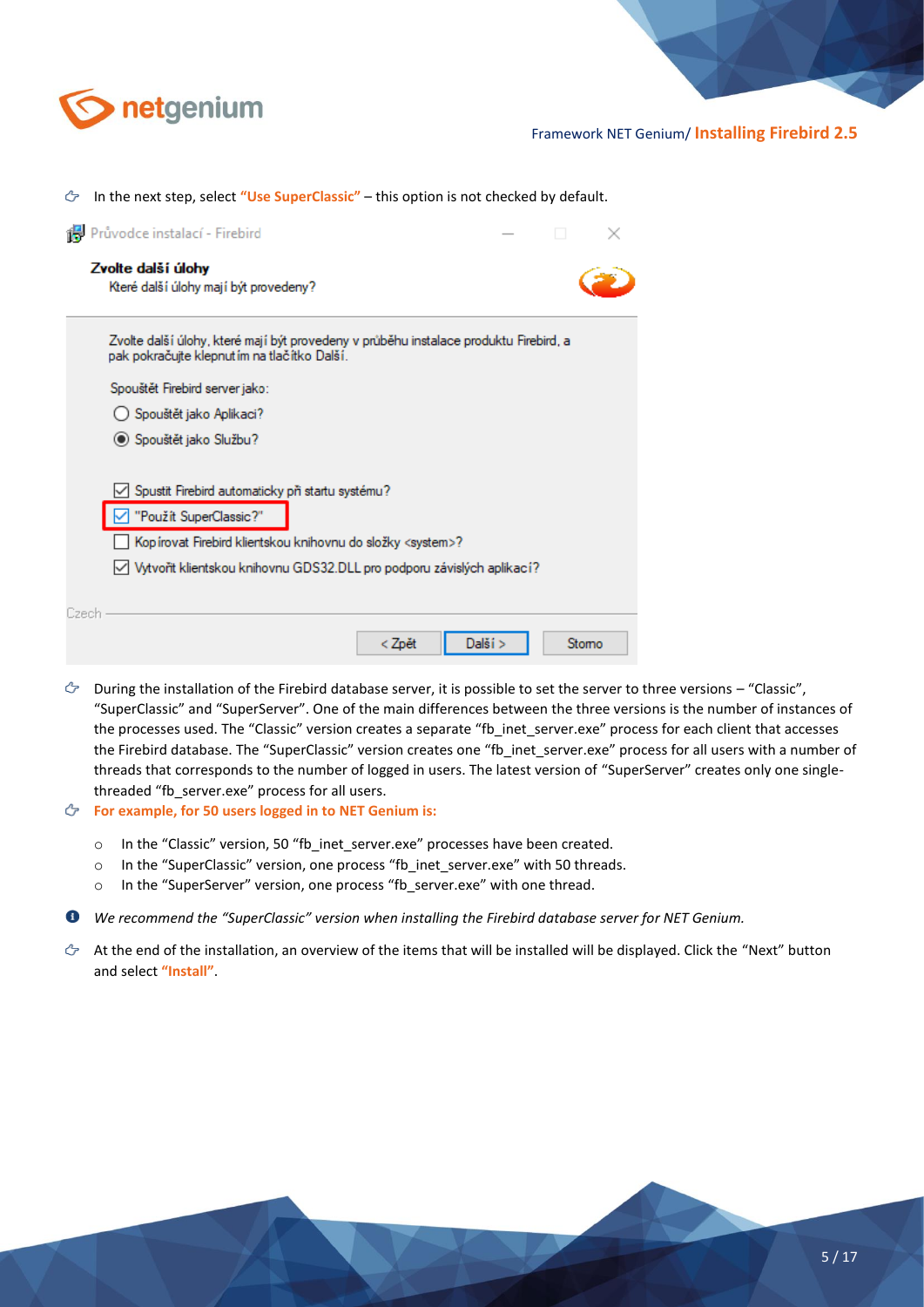

## <span id="page-5-0"></span>1.3 Additional settings

#### <span id="page-5-1"></span>1.3.1 Creating a "Classic.txt" file

- Create a "Classic.txt" file in the data directory where you want to store all your Firebird databases, eg "C:\Firebird\Classic.txt" (the content of this file does not matter).
- *In order for NET Genium to be able to identify the version of the Firebird database without having to search the processes running on the system, it is necessary to insert the "Classic.txt" file into the "Firebird" directory (where the individual databases are stored). If the "Classic.txt" file is stored in the "Firebird" directory, NET Genium automatically knows that it is a "Classic" or "SuperClassic" version.*
- *Each time the database structure is changed (adding a new column, renaming a column, changing a column data type, deleting a column), NET Genium will try to identify the "Classic" or "SuperClassic" version by searching for the "Classic.txt" file. If this file is found, NET Genium will try to synchronize the new database structure in all processes or threads by running the "FbConnection.ClearPool" command. In fact, this means that all currently open connections to the database are closed and the "connection pool" is emptied. If any of these connections are actively in use at the same time, the "FbConnection.ClearPool" command will fail and the error message "Update Firebird metadata cache failed. Please run FbConnection.ClearPool manually." will be displayed. This error message does not limit the administrator who initiated the database structure change. Its thread has changed structure, so its thread is already out of sync. Only other users could see error messages such as "Column not found in database" and so on. Usually, you just have to wait a while for other users' threads to sync. If this does not happen for a long time and the situation needs to be addressed urgently, it is possible to run the "FbConnection.ClearPool" command manually directly from the NET Genium tools.*

#### <span id="page-5-2"></span>1.3.2 Installing the library "ngudf.dll"

The "ngudf.zip" archive is located in the "bin" directory of NET Genium. The contents of this archive are files **"ngudf.dll"** and **"download-and-install.txt"** – separately in folders for 64-bit and 32-bit systems. Depending on your system **copy the file "ngudf.dll" to the directory "UDF"** where you have Firebird installed (eg "C:\ProgramFiles\Firebird\Firebird\_2\_5\UDF").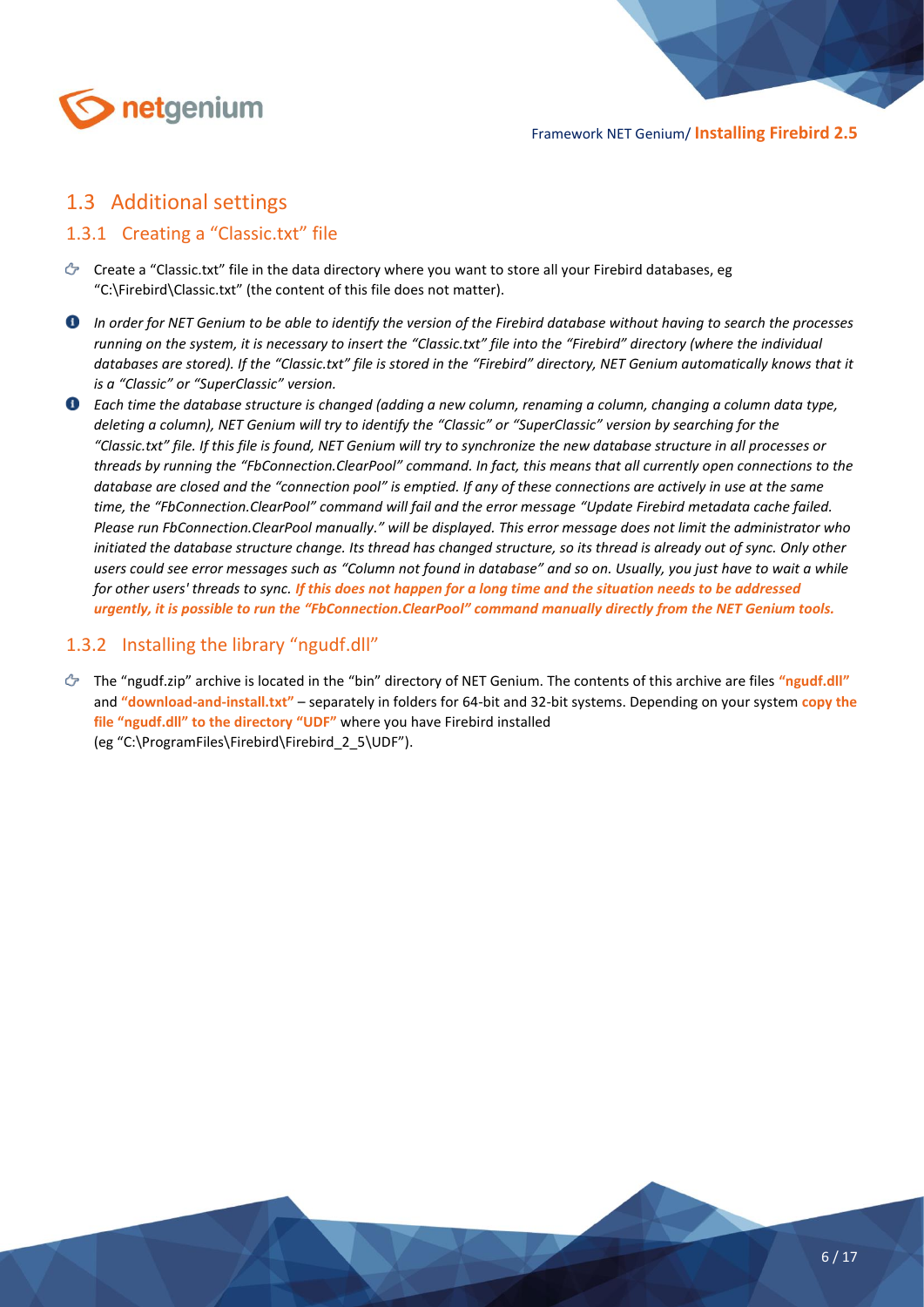

# <span id="page-6-0"></span>1.4 Installing Microsoft Visual C++ 2015 Redistributable (vc\_redist)

- Download "vc\_redist.x64" or "vc\_redist.x86" according to your operating system. [https://www.netgenium.com/download/vc\\_redist.x64.exe](https://www.netgenium.com/download/vc_redist.x64.exe) [https://www.netgenium.com/download/vc\\_redist.x86.exe](https://www.netgenium.com/download/vc_redist.x86.exe)
- Run "vc\_redist.x64" or "vc\_redist.x86" depending on your operating system version.
- Read and then agree to the license terms and click the button **"Install"**.

| Instalační program Microsoft Visual C++ 2015 Redistributa                                       |                                     |               |  |  |  |  |  |  |
|-------------------------------------------------------------------------------------------------|-------------------------------------|---------------|--|--|--|--|--|--|
|                                                                                                 | Microsoft Visual C++ 2015           |               |  |  |  |  |  |  |
|                                                                                                 | Redistributable (x64) - 14.0.23026  |               |  |  |  |  |  |  |
| LICENČNÍ PODMÍNKY PRO SOFTWARE SPOLEČNOSTI MICROSOFT                                            |                                     |               |  |  |  |  |  |  |
| DOPLŇKY PRO MICROSOFT VISUAL STUDIO 2015, SOFTWARE VISUAL<br>STUDIO SHELL A C++ REDISTRIBUTABLE |                                     |               |  |  |  |  |  |  |
| Tyto licenční podmínky představují smlouvu mezi společností Microsoft                           |                                     |               |  |  |  |  |  |  |
|                                                                                                 | √ Souhlasím s licenčními podmínkami |               |  |  |  |  |  |  |
|                                                                                                 | Instalovat                          | <b>Zavřít</b> |  |  |  |  |  |  |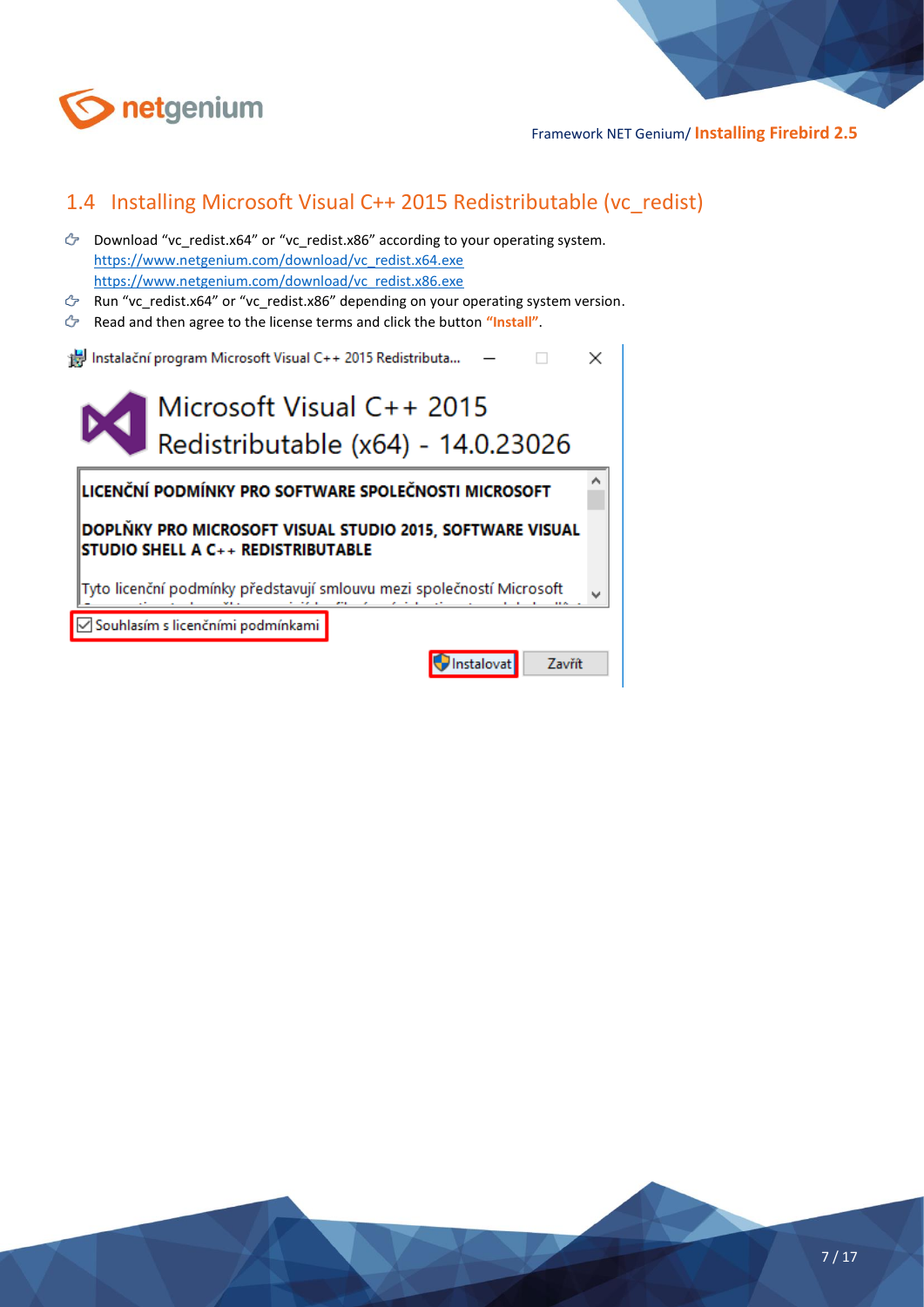

# <span id="page-7-0"></span>1.5 Determining the version of the Firebird database server

If the Firebird database server has been installed on your computer or server for some time and you need to find out which version it is, start the "Task Manager" application and find the "Firebird SQL Server" process here, click on it rightclick and select "Properties".

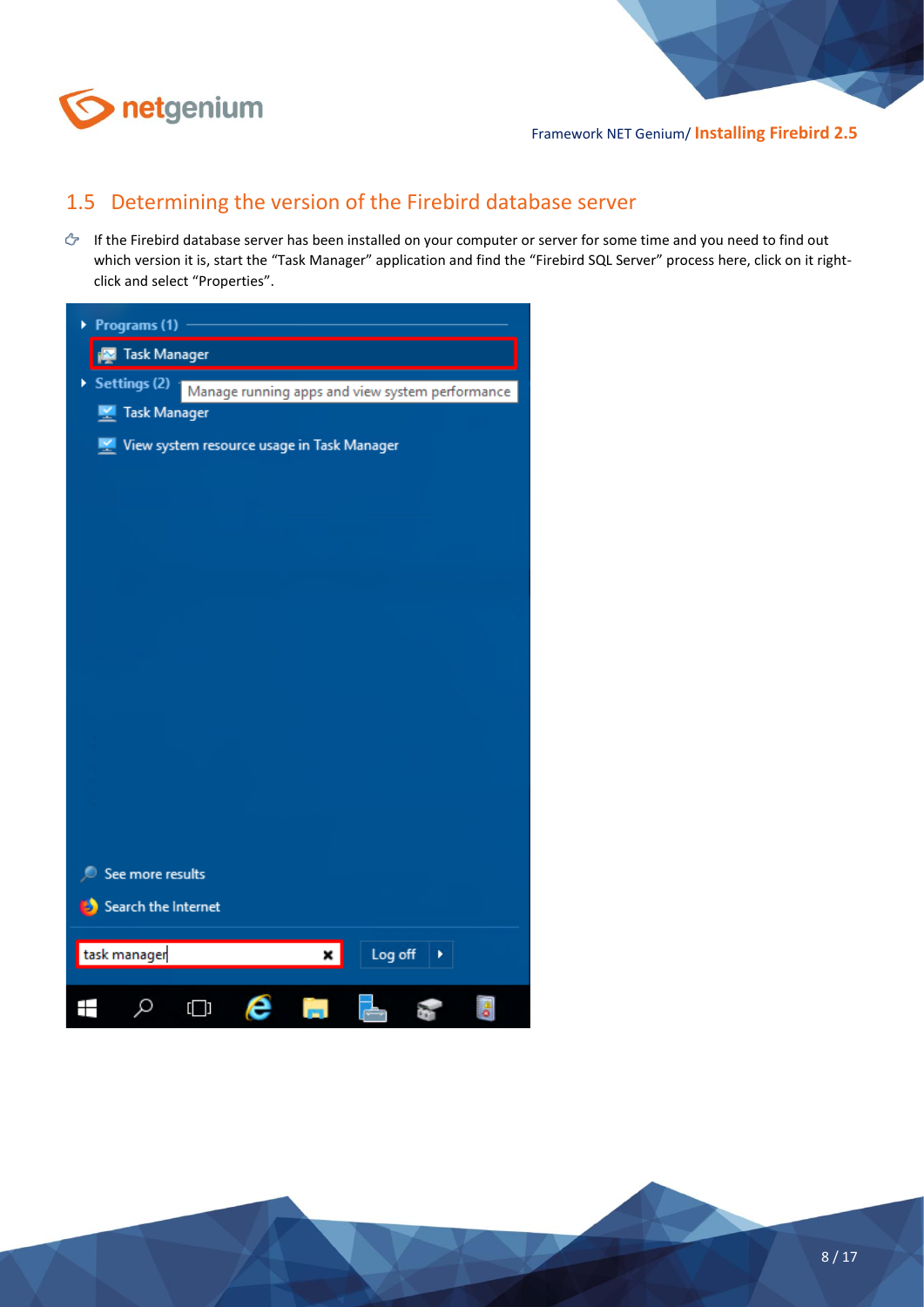

| <sub>D</sub> <sup>∞</sup> Task Manager                                 |                                                |                    |  | п | × |
|------------------------------------------------------------------------|------------------------------------------------|--------------------|--|---|---|
| Options View<br>File                                                   |                                                |                    |  |   |   |
| Processes<br>Performance Users Details Services                        |                                                |                    |  |   |   |
| ∧<br>Name                                                              | 3%<br>CPU                                      | 36%<br>Memory      |  |   |   |
| Apps (1)                                                               |                                                |                    |  |   |   |
| <sub>I</sub> ⊠ Task Manager                                            | 0,7%                                           | 7,9 MB             |  |   |   |
| Background processes (29)                                              |                                                |                    |  |   |   |
| <b>BE ABBYY Licensing Service (32 bit)</b><br>≻                        | 0%                                             | 8,4 MB             |  |   |   |
| <b>Executable</b> Antimalware Service Executable<br>≻                  | 0,9%                                           | 123,2 MB           |  |   |   |
| <b>Classic Start Menu</b>                                              | 0%                                             | 2,2 MB             |  |   |   |
| <b>B</b> Firebird SQL Server<br>$\checkmark$                           | nnz.                                           | <b>4.4.4.10.40</b> |  |   |   |
| Firebird Server - DefaultInst<br><b>TE Host Process for Windows Te</b> | Collapse<br><b>End task</b><br>Resource values | $\rightarrow$      |  |   |   |
| <b>TEL</b> Host Process for Windows T.                                 | Create dump file                               |                    |  |   |   |
| <b>TE IIS Worker Process</b>                                           | Go to details                                  |                    |  |   |   |
| <b>TE IS Worker Process</b>                                            | Open file location                             |                    |  |   |   |
| <b>TE IS Worker Process</b>                                            | Search online                                  |                    |  |   |   |
| <b>E Internet Information Service!</b>                                 | Properties                                     |                    |  |   |   |
|                                                                        |                                                |                    |  |   |   |

 $\circled{\Diamond}$  Fewer details

End task

*If multiple instances of the Firebird database process are found in the list, this is the "Classic" version.*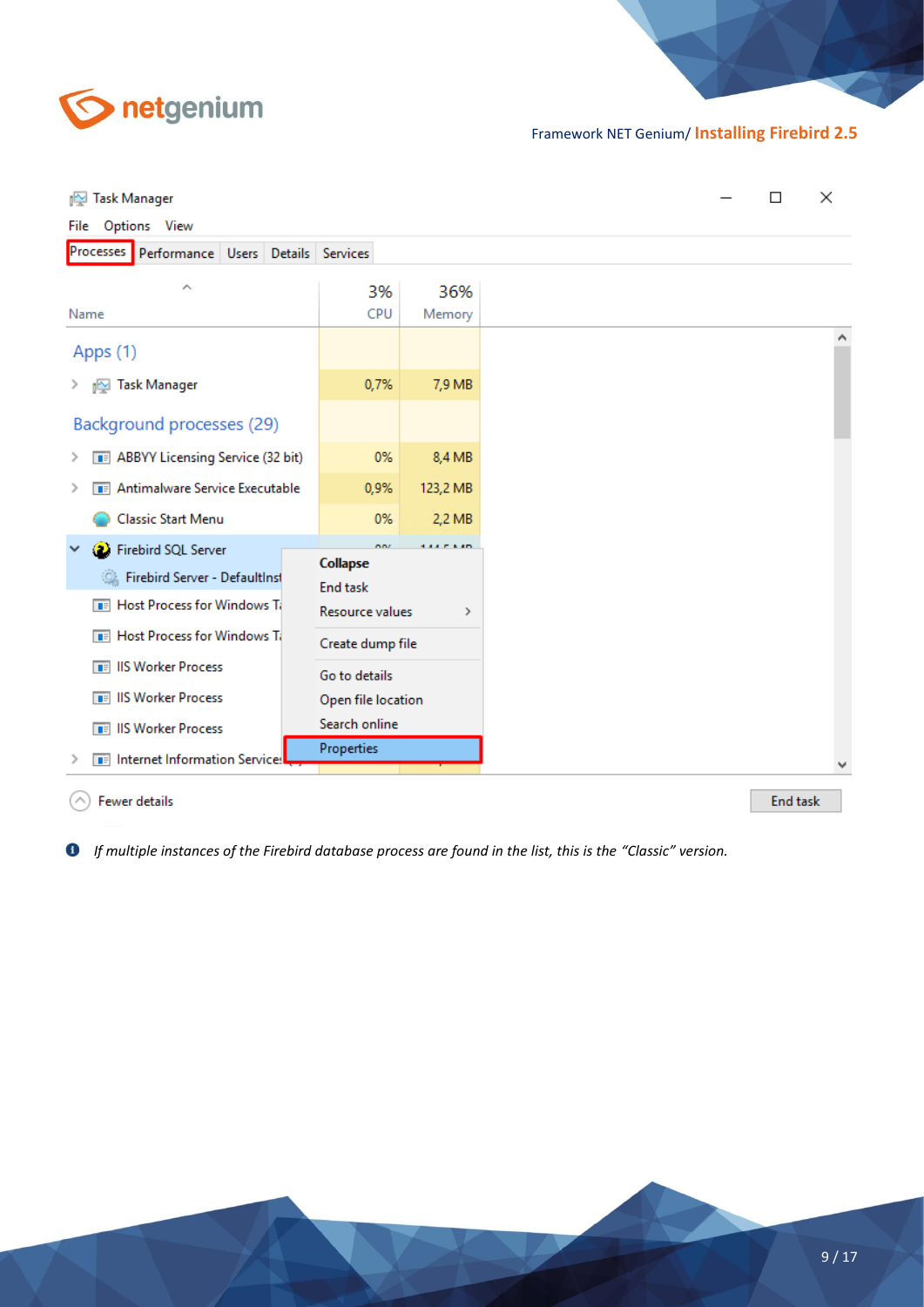

Go to the "General" tab and see what is listed in the process name. If indicated **"fb\_inet\_server.exe"**, this is the "SuperClassic" version, but if **"fb\_server.exe"**, this is the "SuperServer" version.



10 / 17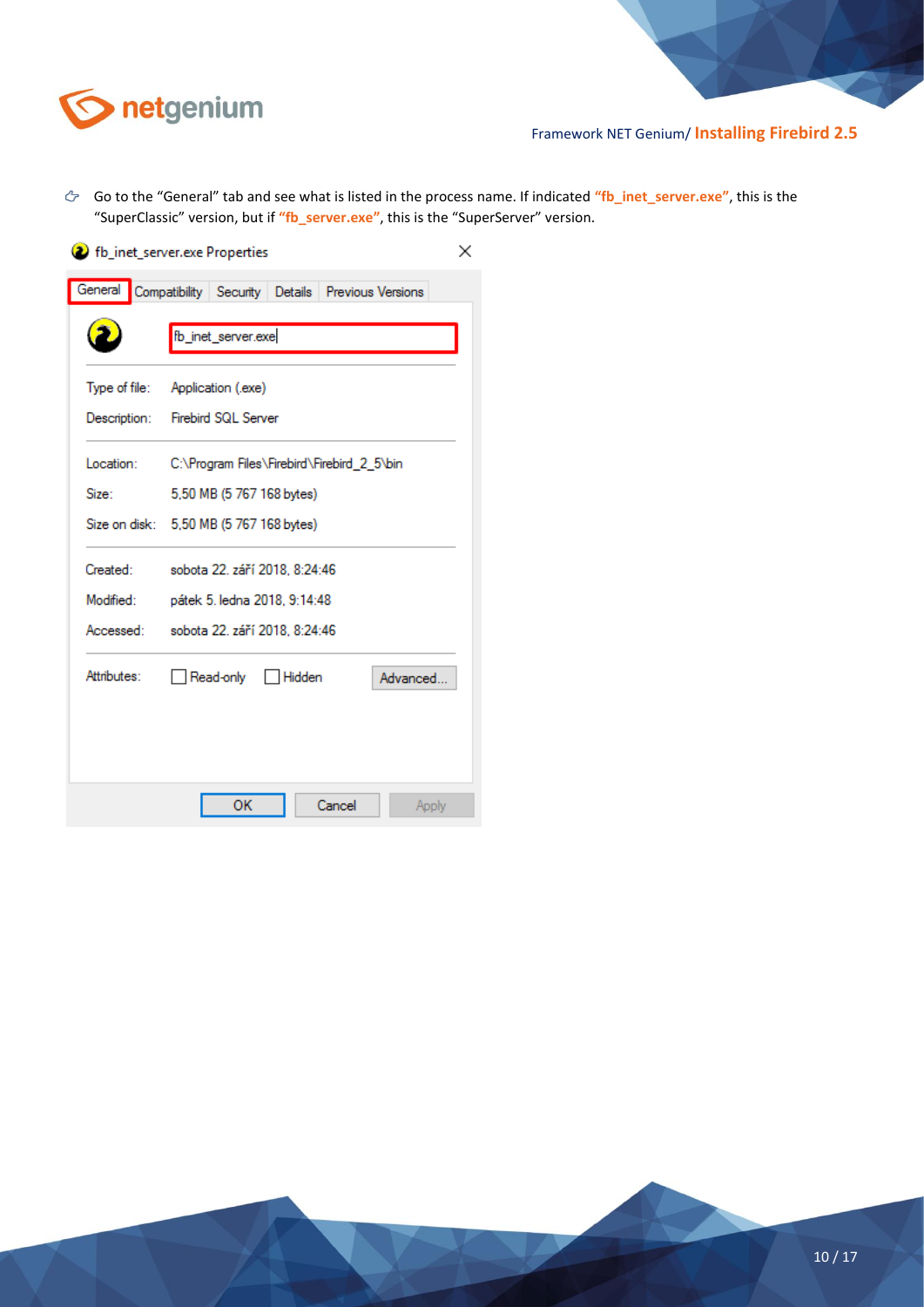

## <span id="page-10-0"></span>1.6 Restart the Firebird database server

If for some reason it is necessary to restart the Firebird database server, start the "Task manager" application.



Then you need to select the "Services" tab and right-click on "FirebirdServerDefaultInstance" from the list of services. Then all you have to do is select an option from the menu that appears **"Restart"**.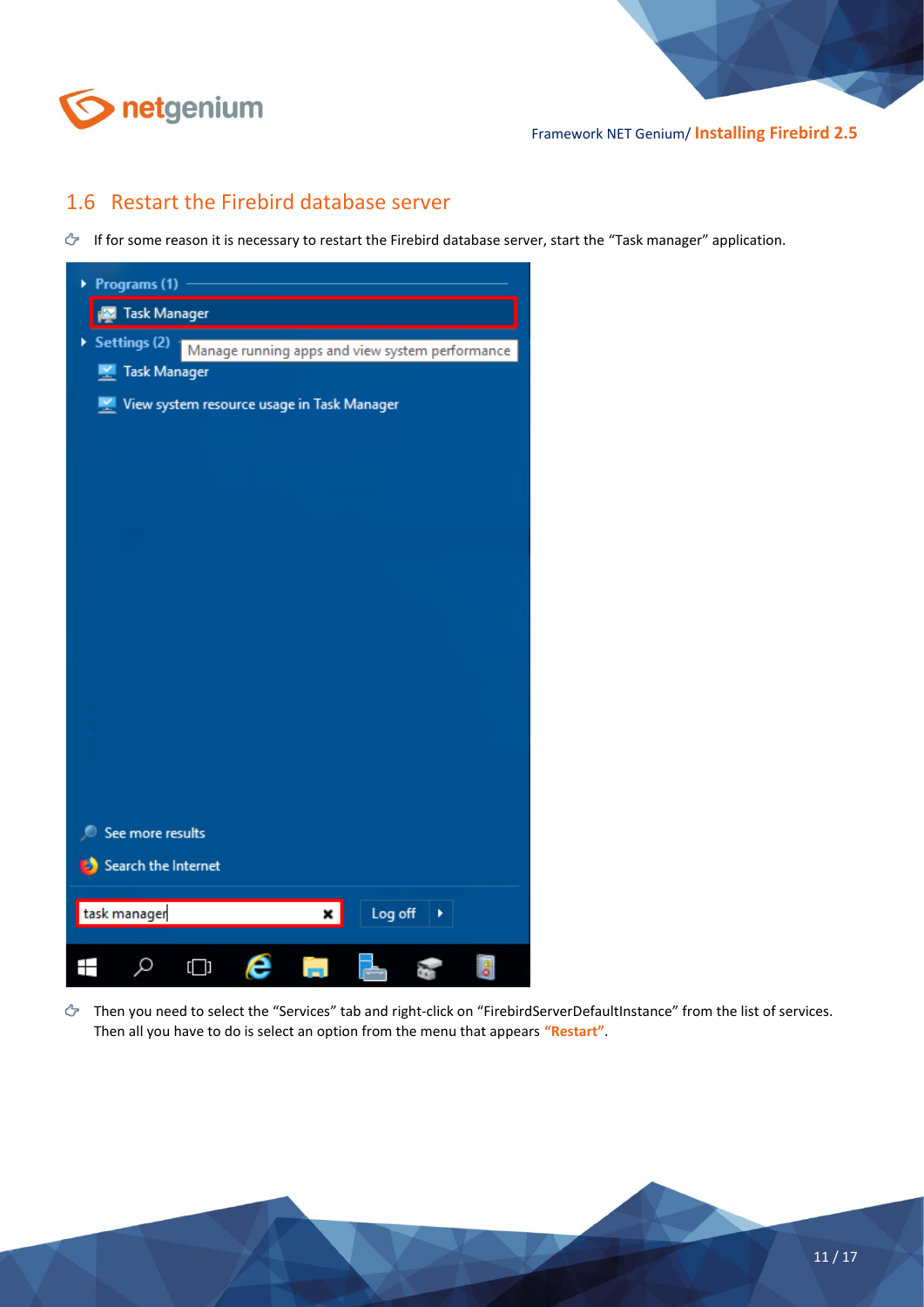

| <sub>D</sub> ⊠ Task Manager |                               |  |                |                                          |  |                                           |                | ×<br>П        |  |
|-----------------------------|-------------------------------|--|----------------|------------------------------------------|--|-------------------------------------------|----------------|---------------|--|
| Options View<br>File        |                               |  |                |                                          |  |                                           |                |               |  |
| Processes Performance Users |                               |  | Details        | Services                                 |  |                                           |                |               |  |
| Name                        | ᆽ                             |  | PID            | Description                              |  |                                           | <b>Status</b>  | Group         |  |
| <b>O</b> DPS                |                               |  | 236            | Diagnostic Policy Service                |  |                                           | Running        | LocalServiceN |  |
| <b>Ok</b> DsmSvc            |                               |  |                | Device Setup Manager                     |  |                                           | Stopped        | netsycs       |  |
| <b>Ok</b> DsSvc             |                               |  |                | Data Sharing Service                     |  |                                           | Stopped        | LocalSystemN  |  |
| <b>C</b> Eaphost            |                               |  |                |                                          |  | <b>Extensible Authentication Protocol</b> | Stopped        | netsycs       |  |
| <b>Q</b> EFS                |                               |  |                | Encrypting File System (EFS)             |  |                                           | Stopped        |               |  |
| embeddedmode                |                               |  |                | <b>Embedded Mode</b>                     |  |                                           | Stopped        | LocalSystemN  |  |
| <b>EntAppSvc</b>            |                               |  |                | <b>Enterprise App Management Service</b> |  |                                           | Stopped        | appmodel      |  |
| <b>C</b> EventLog           |                               |  | 912            | Windows Event Log                        |  |                                           | Running        | LocalServiceN |  |
| <b>EventSystem</b>          |                               |  | 712            | COM+ Event System                        |  |                                           | Running        | LocalService  |  |
| <b>Qk</b> fdPHost           |                               |  |                | <b>Function Discovery Provider Host</b>  |  |                                           | Stopped        | LocalService  |  |
| <b>CA</b> FDResPub          |                               |  |                | Function Discovery Resource Publication  |  |                                           | Stopped        | LocalServiceA |  |
|                             | FirebirdServerDefaultInstance |  | 1000           |                                          |  | Eirobird Sonror DefaultInstance           | Running        |               |  |
| <b>C</b> FontCache          |                               |  | Start          |                                          |  | the Service                               | Running        | LocalService  |  |
| FontCache3.0.0.0            |                               |  | Stop           |                                          |  | tion Foundation Font Cache                | Stopped        |               |  |
| <b>E</b> rameServer         |                               |  | <b>Restart</b> |                                          |  | <b>Frame Server</b>                       | Stopped        | Camera        |  |
| <b>Q</b> gpsvc              |                               |  |                |                                          |  |                                           | Running        | netsycs       |  |
| <b>A</b> hidserv            |                               |  |                | <b>Open Services</b>                     |  | levice Service                            | Stopped        | LocalSystemN  |  |
| <b>K</b> HvHost             |                               |  |                | Search online                            |  |                                           | Stopped        | LocalSystemN  |  |
| <b>CALICSSVC</b>            |                               |  |                | Go to details                            |  | <b>Hotspot Service</b>                    | Stopped        | LocalServiceN |  |
| <b>WE IISADMIN</b>          |                               |  | 1800           | <b>IIS Admin Service</b>                 |  |                                           | Running        |               |  |
| <b>A IKEEXT</b>             |                               |  |                |                                          |  | IKE and AuthIP IPsec Keying Modules       | Stopped        | netsycs       |  |
| iphlpsvc.                   |                               |  | 732            | <b>IP Helper</b>                         |  | Running                                   | <b>NetSvcs</b> |               |  |

*In some cases, it will only happen that the service will be stopped, so it is then necessary to press "Start".*

Rewer details | Ch Open Services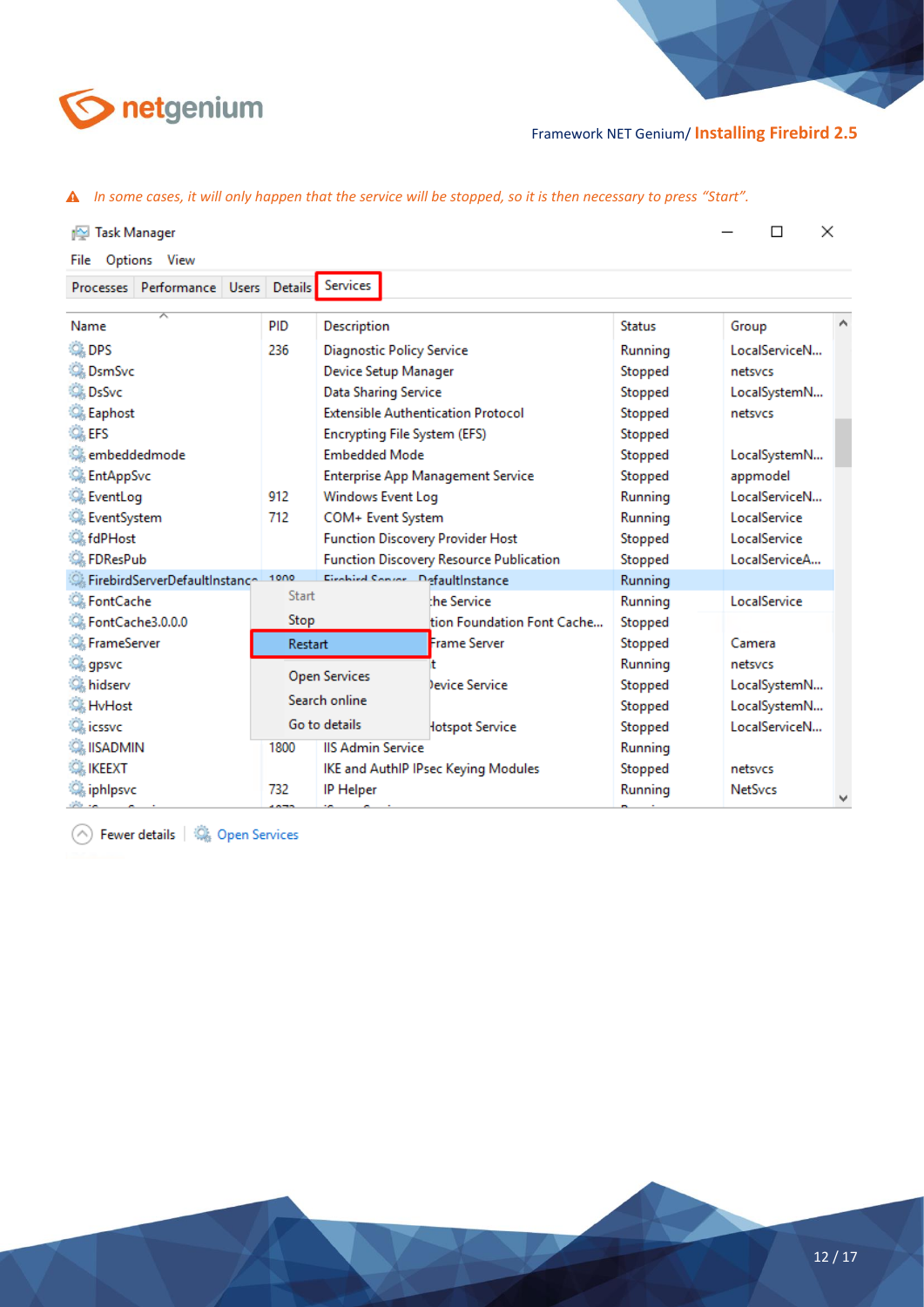

# <span id="page-12-0"></span>2 FlameRobin installation

- <span id="page-12-1"></span>2.1 Installing Microsoft Visual C++ 2015 Redistributable (vc\_redist)
- Download "vc\_redist.x86". [https://www.netgenium.com/download/vc\\_redist.x86.exe](https://www.netgenium.com/download/vc_redist.x86.exe)
- $C$  Run "vc\_redist.x86".
- Read and then agree to the license terms and click the button **"Install"**.

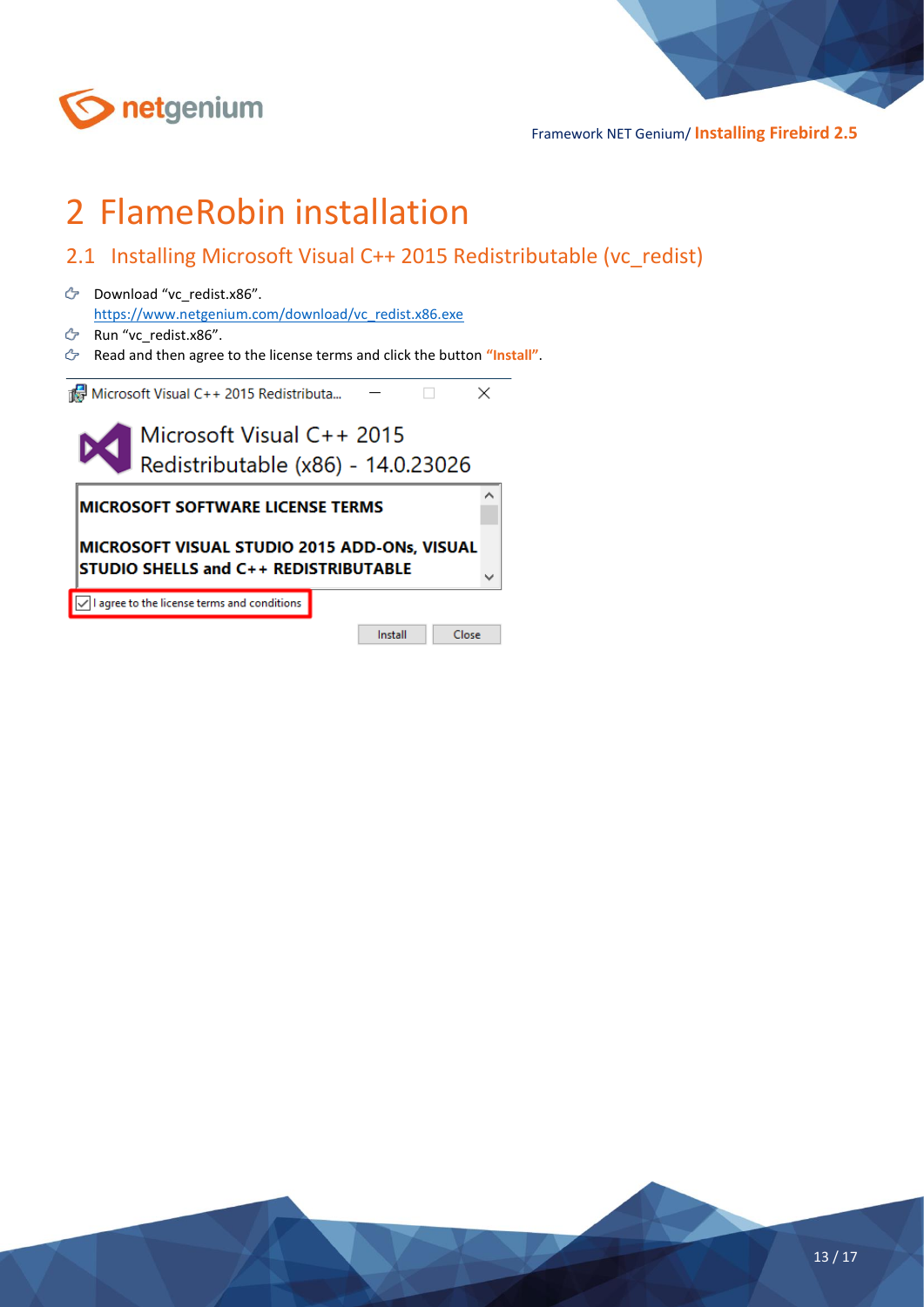

# <span id="page-13-0"></span>2.2 Download the installer FlameRobin

 $\circlearrowright$  Download the FlameRobin installer, which can be found at: [http://www.flamerobin.org](http://www.flamerobin.org/)

## <span id="page-13-1"></span>2.3 FlameRobin installation

Read and agree to the license terms and click the button **"Next"**.

| Setup - FlameRobin |  |
|--------------------|--|
|--------------------|--|

#### **License Agreement**

Please read the following important information before continuing.



 $\Box$ 

Please read the following License Agreement. You must accept the terms of this agreement before continuing with the installation.

| Next >                                                                                                                                                                                                                                                                                                                                                                                    | Cancel |
|-------------------------------------------------------------------------------------------------------------------------------------------------------------------------------------------------------------------------------------------------------------------------------------------------------------------------------------------------------------------------------------------|--------|
|                                                                                                                                                                                                                                                                                                                                                                                           |        |
| I do not accept the agreement                                                                                                                                                                                                                                                                                                                                                             |        |
| ))I accept the agreement                                                                                                                                                                                                                                                                                                                                                                  |        |
| The above copyright notice and this permission notice shall be included                                                                                                                                                                                                                                                                                                                   |        |
| a copy of this software and associated documentation files (the<br>"Software"), to deal in the Software without restriction, including<br>without limitation the rights to use, copy, modify, merge, publish,<br>distribute, sublicense, and/or sell copies of the Software, and to<br>permit persons to whom the Software is furnished to do so, subject to<br>the following conditions: |        |
| Permission is hereby granted, free of charge, to any person obtaining                                                                                                                                                                                                                                                                                                                     |        |
| Copyright (c) 2004-2017 The FlameRobin Development Team                                                                                                                                                                                                                                                                                                                                   |        |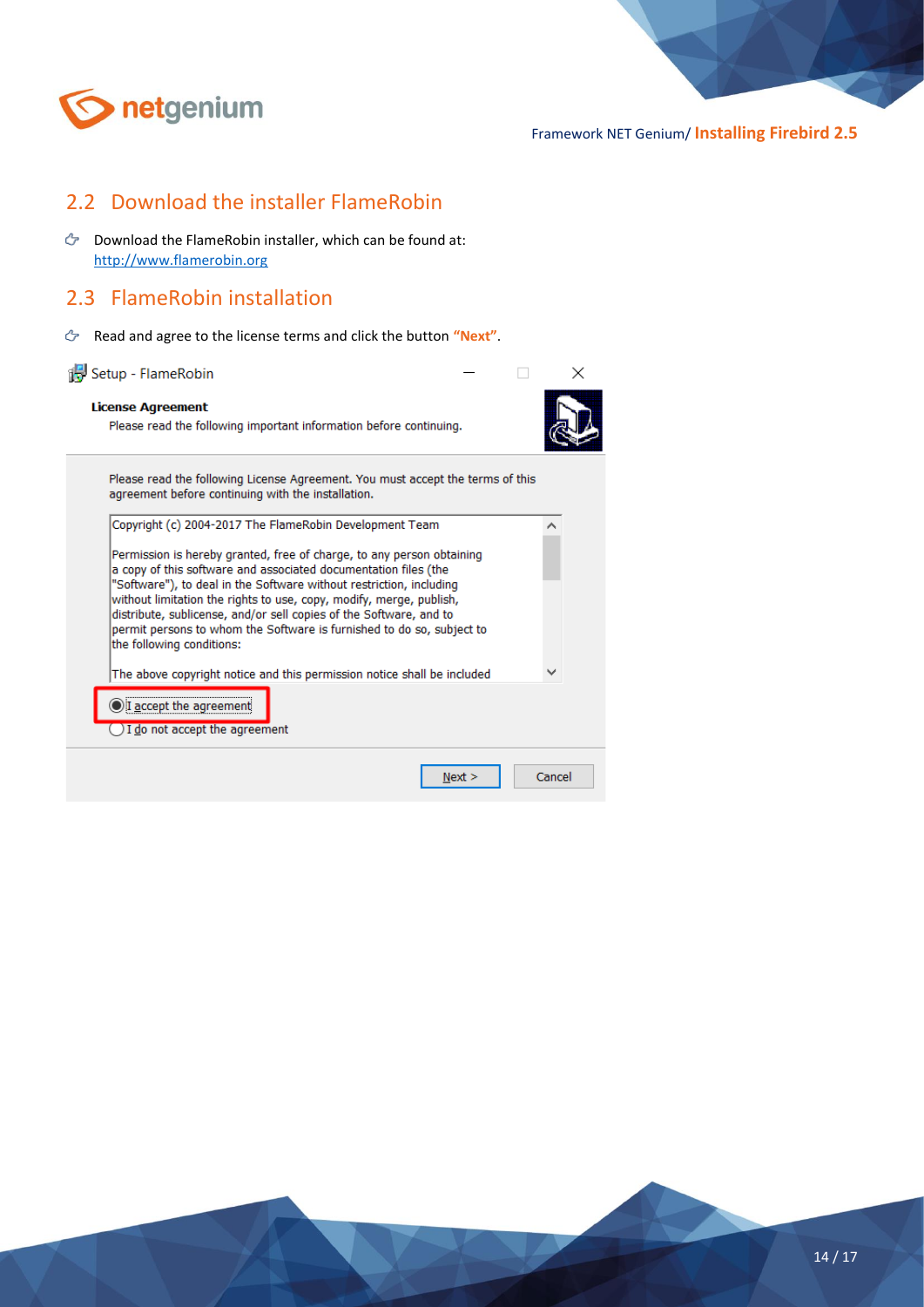

Select the location where you want to install FlameRobin and click the button **"Next"**.

| Setup - FlameRobin                                                                                      |        |        | П      | ×      |  |
|---------------------------------------------------------------------------------------------------------|--------|--------|--------|--------|--|
| <b>Select Destination Location</b>                                                                      |        |        |        |        |  |
| Where should FlameRobin be installed?                                                                   |        |        |        |        |  |
|                                                                                                         |        |        |        |        |  |
|                                                                                                         |        |        |        |        |  |
| Setup will install FlameRobin into the following folder.                                                |        |        |        |        |  |
| To continue, click Next. If you would like to select a different folder, click Browse.                  |        |        |        |        |  |
| C:\Program Files (x86)\FlameRobin                                                                       |        |        | Browse |        |  |
|                                                                                                         |        |        |        |        |  |
|                                                                                                         |        |        |        |        |  |
|                                                                                                         |        |        |        |        |  |
|                                                                                                         |        |        |        |        |  |
|                                                                                                         |        |        |        |        |  |
|                                                                                                         |        |        |        |        |  |
|                                                                                                         |        |        |        |        |  |
| At least 0,9 MB of free disk space is required.                                                         |        |        |        |        |  |
|                                                                                                         |        |        |        |        |  |
|                                                                                                         | $Back$ | Next > |        | Cancel |  |
|                                                                                                         |        |        |        |        |  |
| You can then choose whether to place a program shortcut in the "Start" menu and an icon on the desktop. |        |        |        |        |  |
| Click the button "Install"                                                                              |        |        |        |        |  |
|                                                                                                         |        |        |        |        |  |
| To continue using FlameRobin, you must create or register your new database server and its database.    |        |        |        |        |  |
|                                                                                                         |        |        |        |        |  |
| Configuration file not found                                                                            |        |        |        | X      |  |
|                                                                                                         |        |        |        |        |  |
| The configuration file:                                                                                 |        |        |        |        |  |
| C:\Users\Administrator\AppData\Local\flamerobin\fr_databases.conf                                       |        |        |        |        |  |
| does not exist or can not be opened.                                                                    |        |        |        |        |  |
| This is normal for first time users.                                                                    |        |        |        |        |  |
| You may now register new servers and databases.                                                         |        |        |        |        |  |
|                                                                                                         |        |        |        |        |  |
|                                                                                                         |        |        | ок     |        |  |
|                                                                                                         |        |        |        |        |  |

15 / 17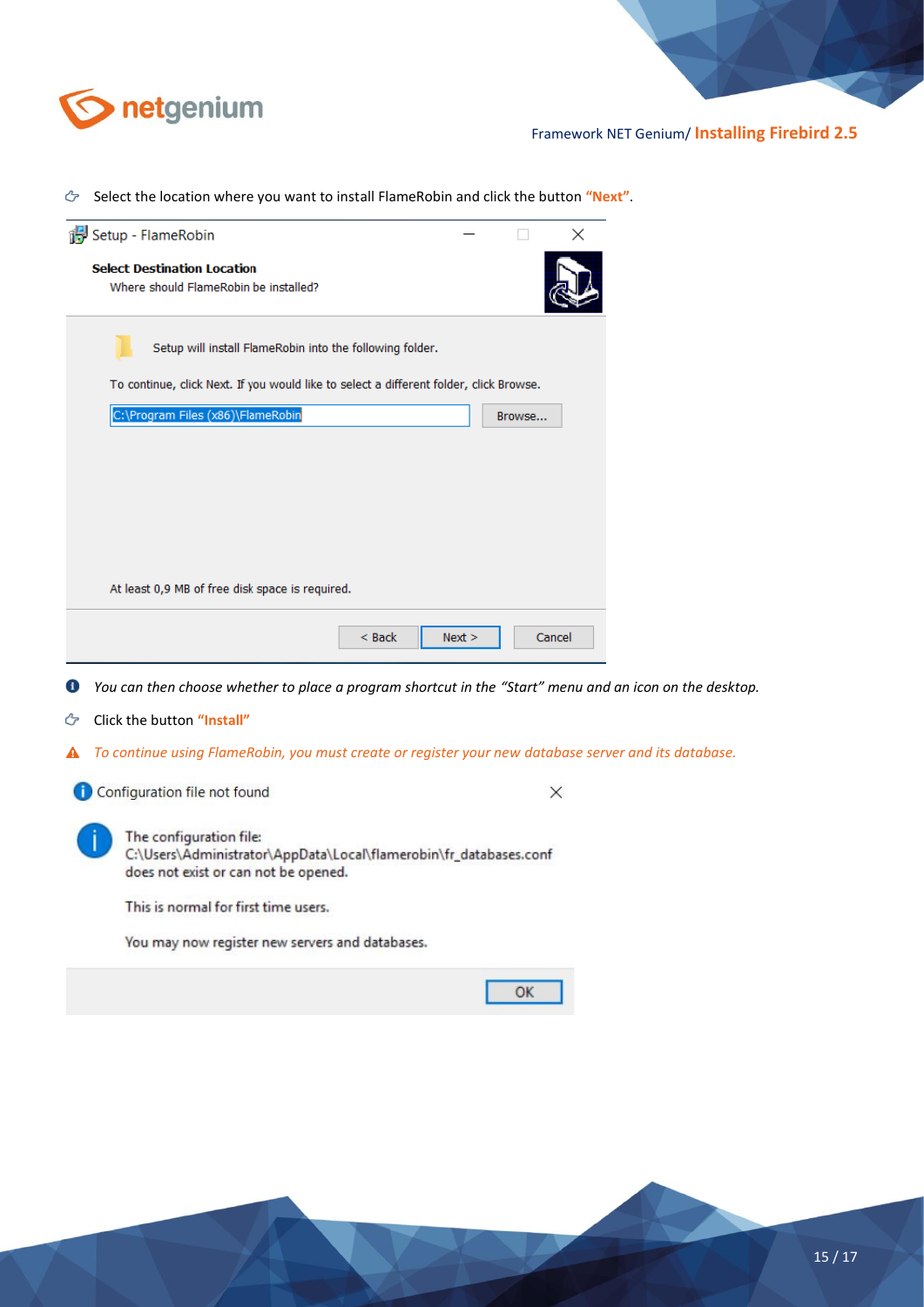

# <span id="page-15-0"></span>2.4 Registration of an existing database

- *To register an existing database, you must first have NET Genium installed.*
- In FlameRobin, click on "Database" and select "Register existing database…".